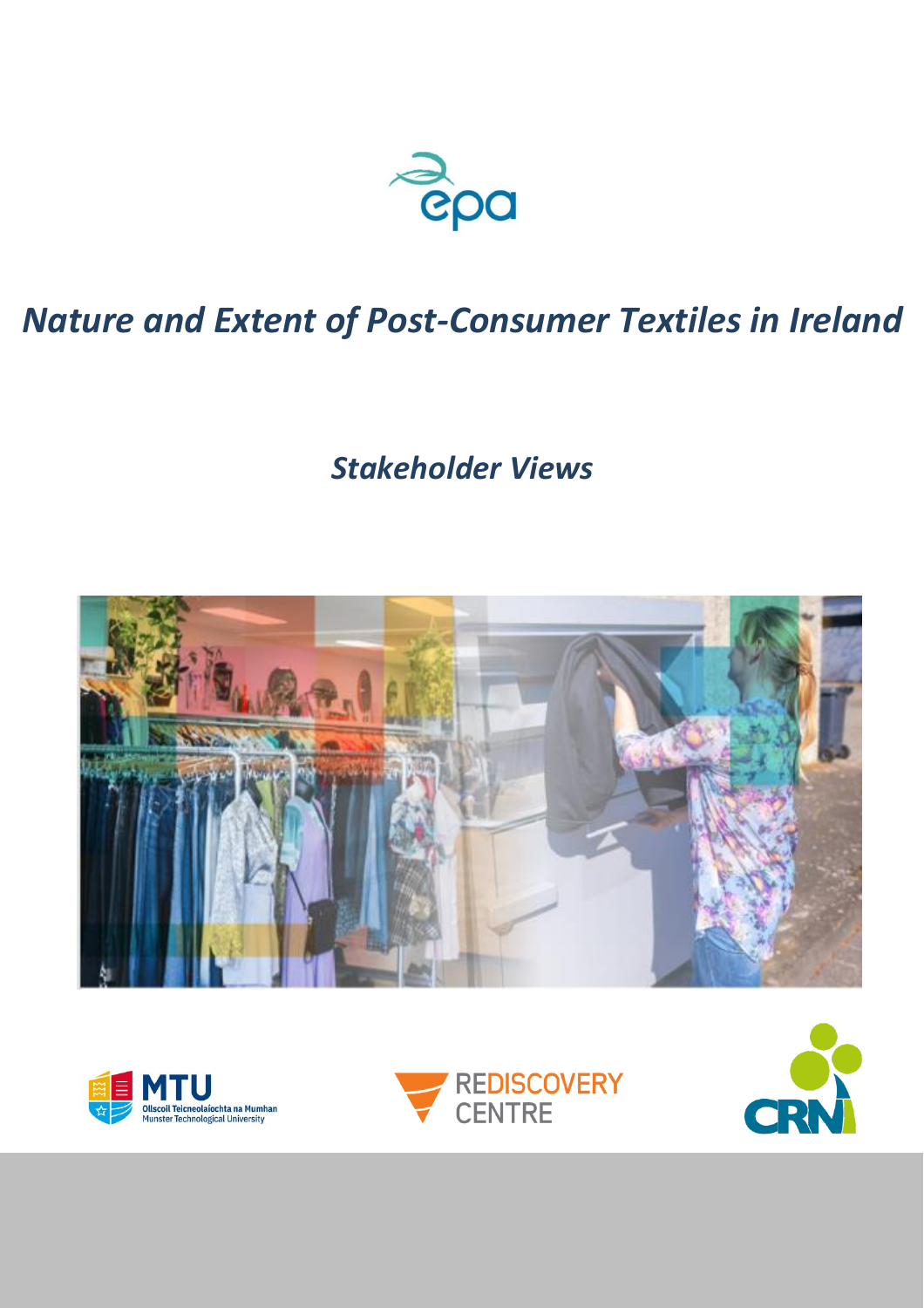## *Nature and Extent of Post-Consumer Textiles in Ireland*

*Stakeholder Views*

**Prepared for the Environmental Protection Agency**

**by**

**The Clean Technology Centre at Munster Technological University, Community Reuse Network Ireland (CRNI), & The Rediscovery Centre**

**Authors:** 

**Eileen O'Leary, Keelin Tobin, Claire Downey, Elaine Hanlon, Sarah Miller**

## ENVIRONMENTAL PROTECTION AGENCY

An Ghníomhaireacht um Chaomhnú Comhshaoil PO Box 3000, Johnstown Castle, Co. Wexford, Ireland Telephone: +353 53 916 0600 Fax: +353 53 916 0699 Email: info@epa.ie Website: [www.epa.ie](http://www.epa.ie/) LoCall: 1890 33 55 99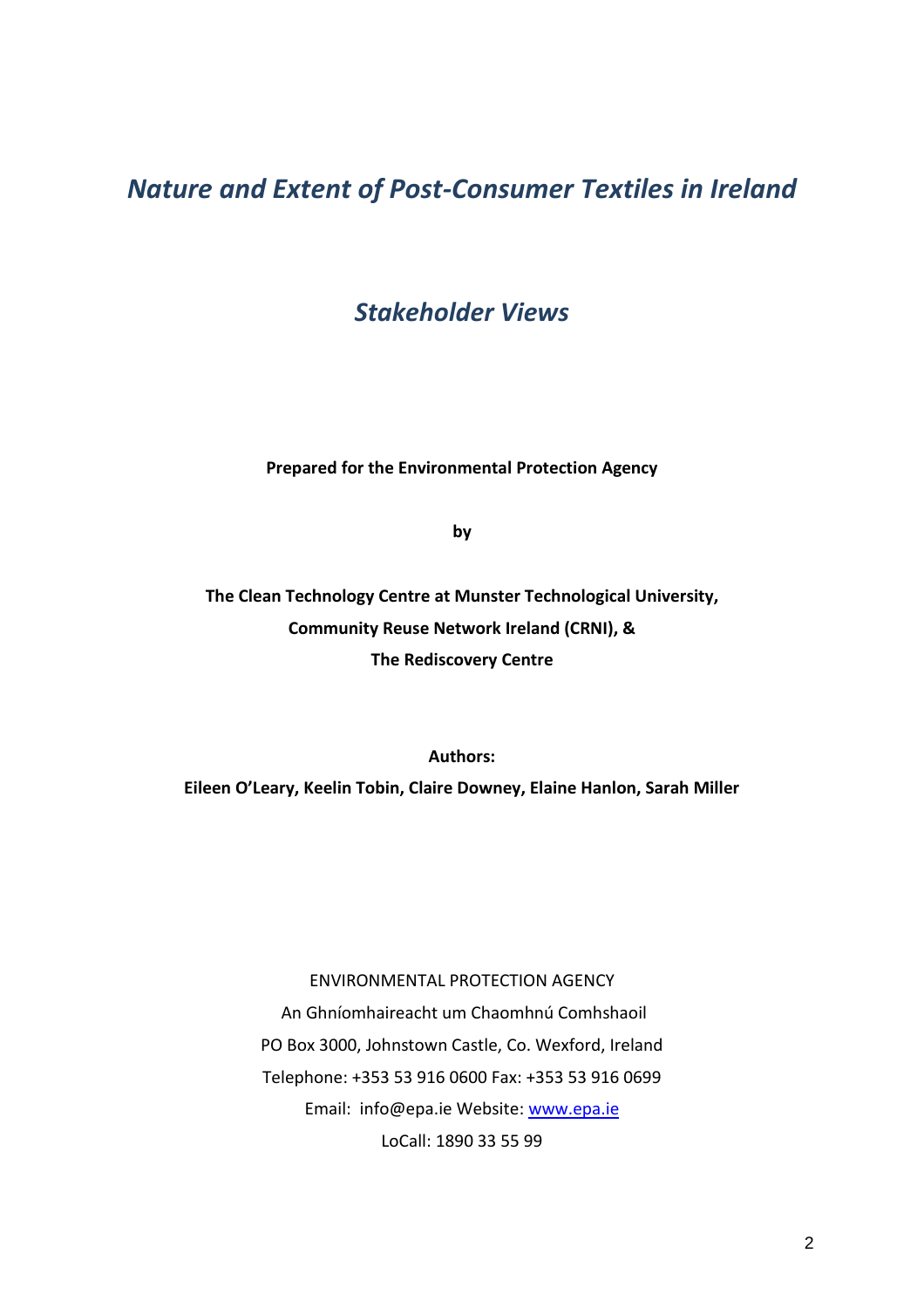© Environmental Protection Agency 2021

## DISCLAIMER

Although every effort has been made to ensure the accuracy of the material contained in this publication, complete accuracy cannot be guaranteed. The Environmental Protection Agency, the authors and the steering committee members do not accept any responsibility whatsoever for loss or damage occasioned, or claimed to have been occasioned, in part or in full, as a consequence of any person acting, or refraining from acting, as a result of a matter contained in this publication. All or part of this publication may be reproduced without further permission, provided the source is acknowledged. This report is based on a study carried out/data from June 2020 to April 2021. More recent data may have become available since the study was completed.

Published by the Environmental Protection Agency, Ireland ISBN: 978-1-80009-018-7 November 2021 Price: Free Online version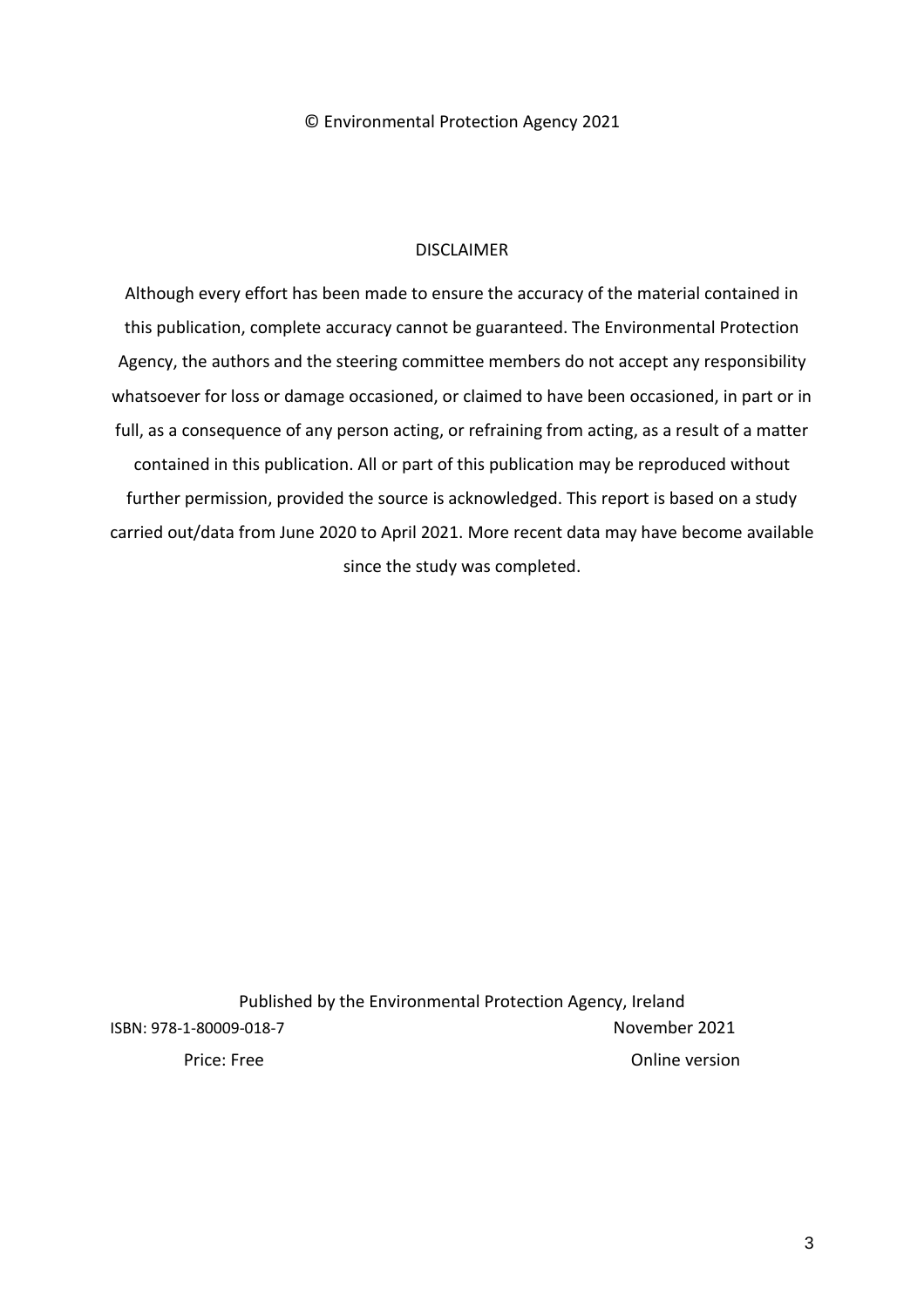## **Overview**

Post-consumer textiles are textiles that consumers do not require anymore and have decided to discard such as clothing, footwear, towels, bedlinen, upholstery etc from household, commercial, industrial and public service settings. This study was commissioned by the Environmental Protection Agency to determine the nature and extent of the current consumption of new textiles and generation of post-consumer textiles in Ireland. The findings of this study are presented in the *Study Report of the Nature and Extent of Post-Consumer Textiles* in Ireland. In addition to data gathering, the views of a range of stakeholders, provided in this Ancillary document, were gathered on the improvements needed for the existing collection and management of post-consumer textiles within Ireland. Semistructured interviews were conducted with relevant stakeholders to the textile industry, both on the consumer side, and on the post-consumer and waste related side. A summary of the improvements for the existing textile systems identified by relevant stakeholders to the Irish textile sector includes:

- Looking at more sustainable products, better models of operation, more use of alternatives like renting and reselling, achieving recycling of mixed textile fibres, etc.
- Capturing more of the textiles currently exported overseas for reuse locally and expanding activity in terms of sorting, reuse, repair, sharing, upcycling, downcycling and recycling.
- Maximising the potential reuse of textiles by improving the collection options available for consumers in terms of where to put used textiles – depending on its quality / condition.
- Looking at introducing more oversight and transparency in operation of textile banks.
- Looking at the effectiveness of different collection methods, including separate kerbside collection of post-consumer textiles.
- Developing closer links between the reuse sector and the retailers and the local authorities in terms of textile collections.
- Ensuring textile retailers have a responsibility for post-consumer textiles.
- Introducing mandatory green public procurement measures for textile goods and services, extending also to second hand textiles.
- Supporting the involvement of social enterprises and businesses to start/expand into the area of sustainable design, repair, vintage, on-line reselling, rental, sorting, recycling, etc.
- Supporting more reuse of textiles by people through different avenues online, vintage, charity sector, rental.
- Conducting a sustained awareness campaign across the textiles sector regarding the current widespread culture of buying many, cheaper new items which are rapidly discarded.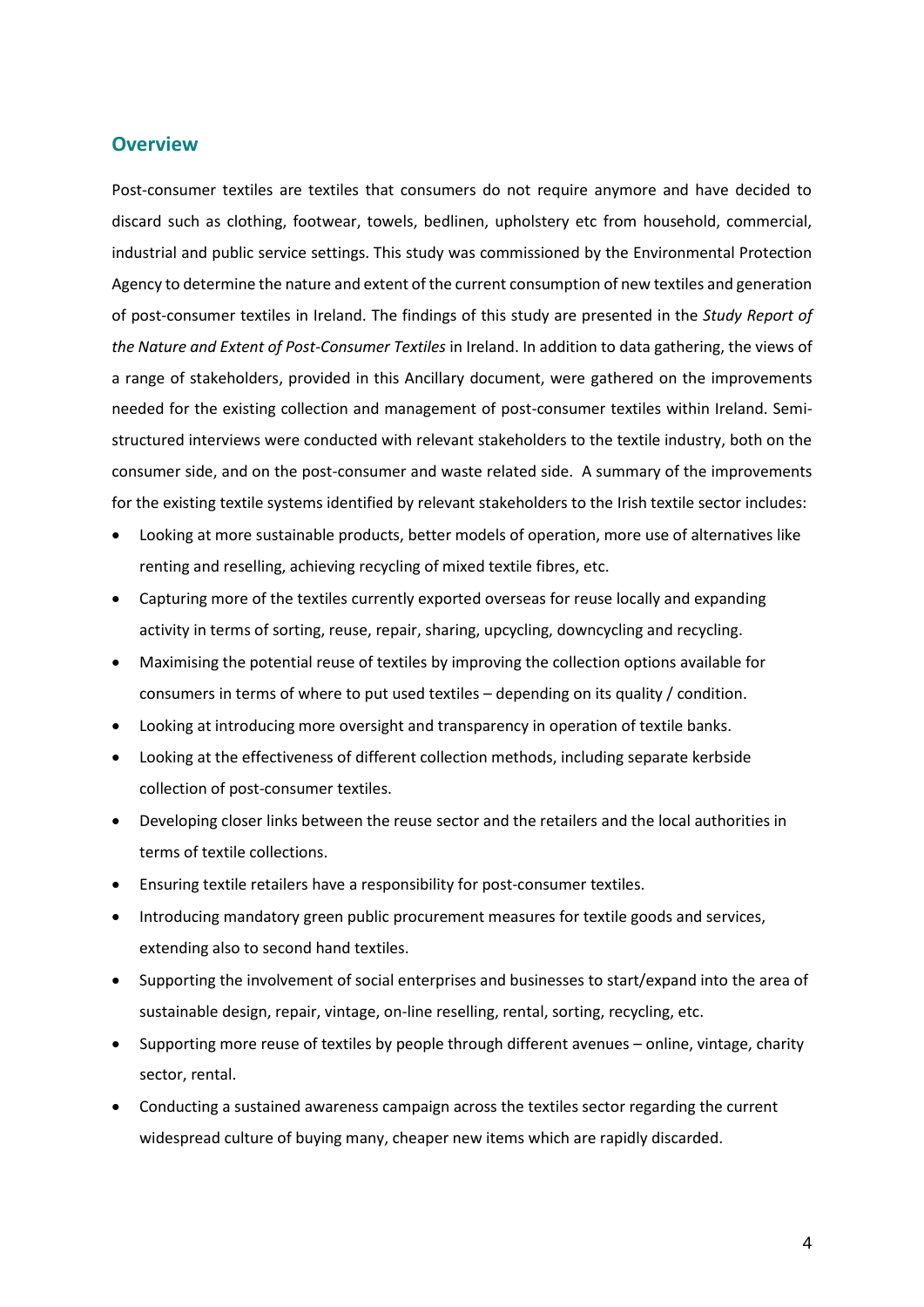- Considering fiscal measures and supports such as reducing or removing VAT on second hand goods, on repair, and on upcycling; and introducing tax relief for second hand purchases in charity shops*.*
- Examining how data may be obtained and improved in terms of post-consumer textile flows.

A detailed compilation of the views of the stakeholders interviewed as part of this study are presented in Appendix 1 and initial recommendations arising from the views shared by the stakeholders are provided in Appendix 2.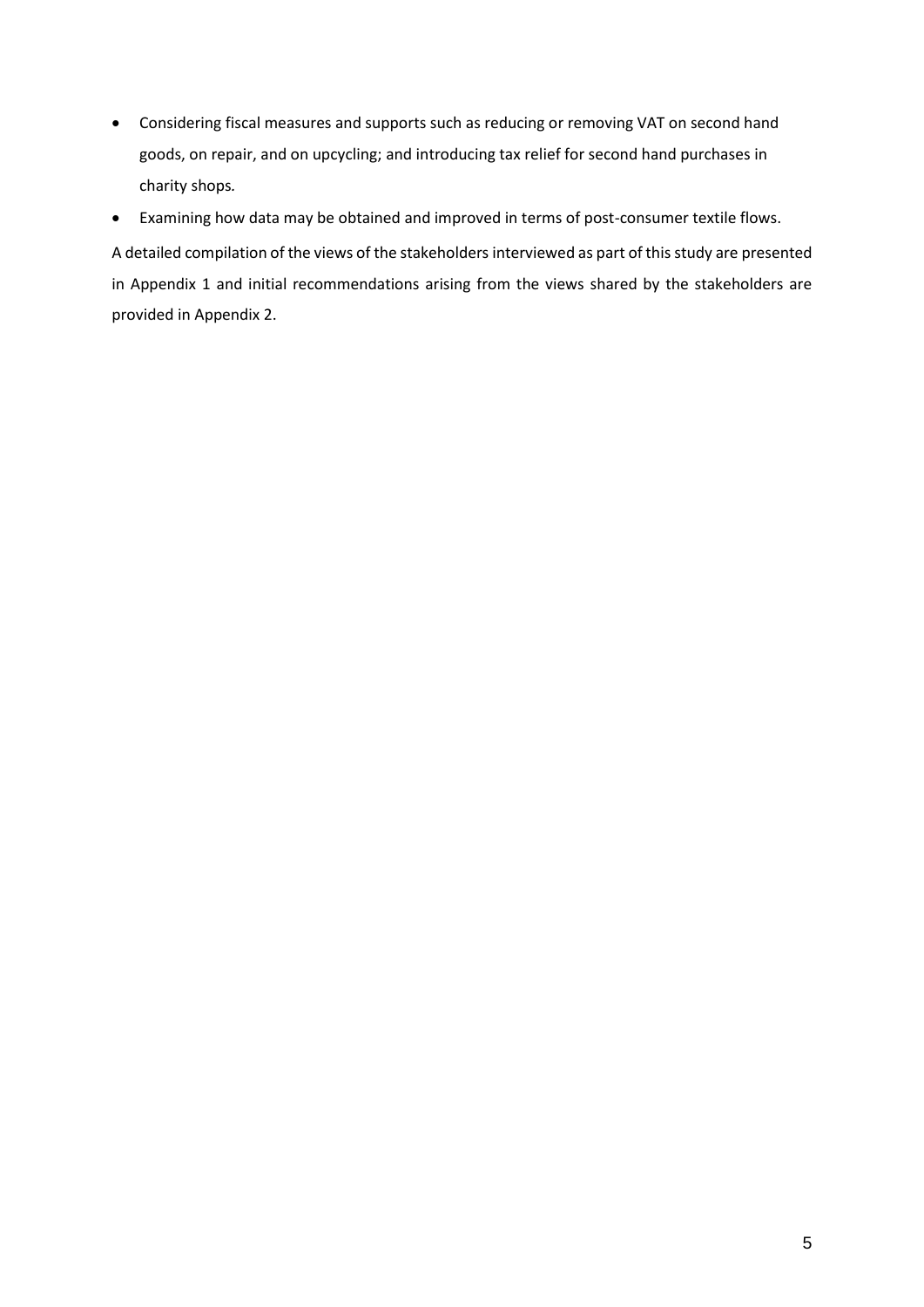## **Appendix 1 Views of Stakeholders to the Irish Textile Sector**

The views of a range of stakeholders in the textile sector in Ireland were captured in a series of semistructured interviews conducted during summer and autumn 2020 in relation to:

- the existing systems for the collection and management of post-consumer textiles
- what improvements are needed to support separate collection and a circular textile framework.

Interviews were conducted with:

- A luxury retailer's responsible sourcing coordinator
- A clothes designer
- A vintage reseller
- Two online clothes resellers
- A brand planner
- Four major charities: Enable Ireland, Oxfam Ireland, Dublin Simon Community, National Council for the Blind of Ireland Retail (NCBI)
- Office of Government Procurement (OGP)
- Killarney Hotels Sustainability group
- The Southern and Eastern and Midlands Regions waste management offices
- Two local authority Environmental Awareness Officers
- A design consultant & adviser
- Irish Business and Employers Confederation (Ibec)

Though efforts and approaches were made to ensure that a representative range of stakeholders were consulted, given the small scale and short length of the research project there are some information gaps. Approaches were made to some commercial textile recyclers, as well as to clothing retailers in the non-luxury sector which did not result in interviews for these sectors.

#### **Improving separate collection**

#### *Consumer information and awareness on separate collection*

Across all stakeholders interviewed there is a need for information and awareness raising for consumers on what to do with post-consumer textiles. Consumer information and awareness on separate collection should include: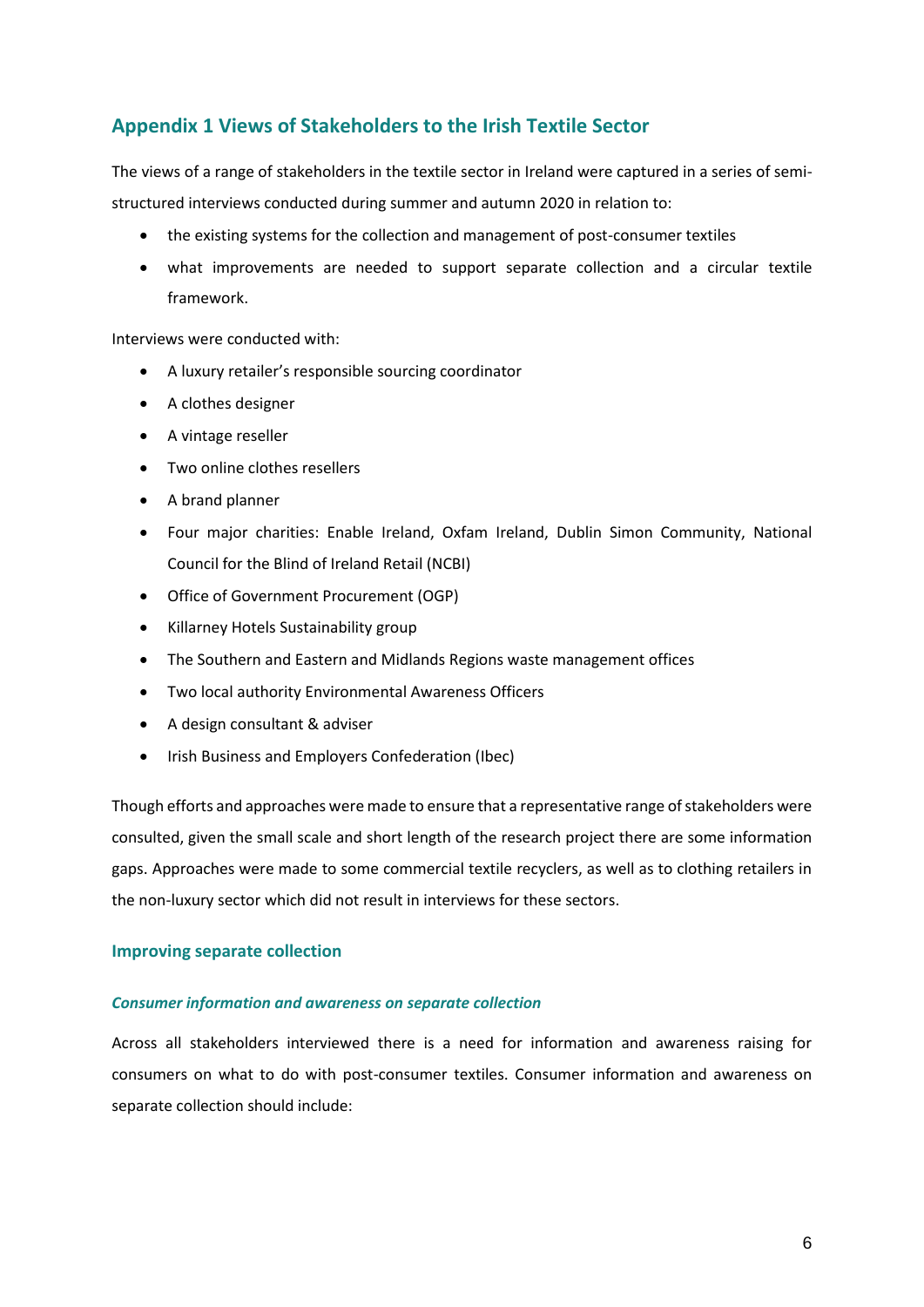- Simple, clear, transparent, consistent guidance on what type of textiles should go where (based on type of item, degree of wear, staining, etc.) - outlining what is accepted at charity shops and textile banks.
- Any improvements that the consumer can take to help prior to drop off (being clean is the principal thing).
- Getting the message out to keep all textiles out of the bin, as far as possible. Of course, the bin may be the only option for some textiles, and it is important that keeping textiles out of the bin does not lead to the dumping rubbish on charities.
- Clear instructions for the public around textile donations and what qualifies as reusable quality.
- Transparency to inform consumers who is benefitting from their post-consumer textiles and where they go.

#### **Increasing separate collection activities**

The study estimates the domestic waste stream is the single largest source of post-consumer textiles in Ireland. Stakeholders identify a number of improvements to increase separate collection activities:

- Increasing segregation at source through consumer information or behaviour change campaigns.
- Better access to and more drop-off points for textiles reducing barriers to positive actions.
- Better oversight of textile banks. There is no code of practice for the operation of textile banks.
- Increased transparency over who is benefitting from textile banks.
- Increased take-back by retailers.
- Further links between retailers and charities.
- Increased space for charity shops.
- Examining the potential for separate kerbside collection.
- Exploring the use of community textile banks.

#### *Role of commercial textiles banks for collection*

Commercial textile banks are currently the largest source of separately collected textiles in Ireland. Some charities do have their own banks, but most textile banks are commercially owned even though they are usually branded with one charity or another. This is a source of ambiguity for the public. Some charity retailers are not keen to push toward textile banks, while others do see a role for clothing banks as they provide convenience for donators. Textile banks in rural areas can suffer if frequency of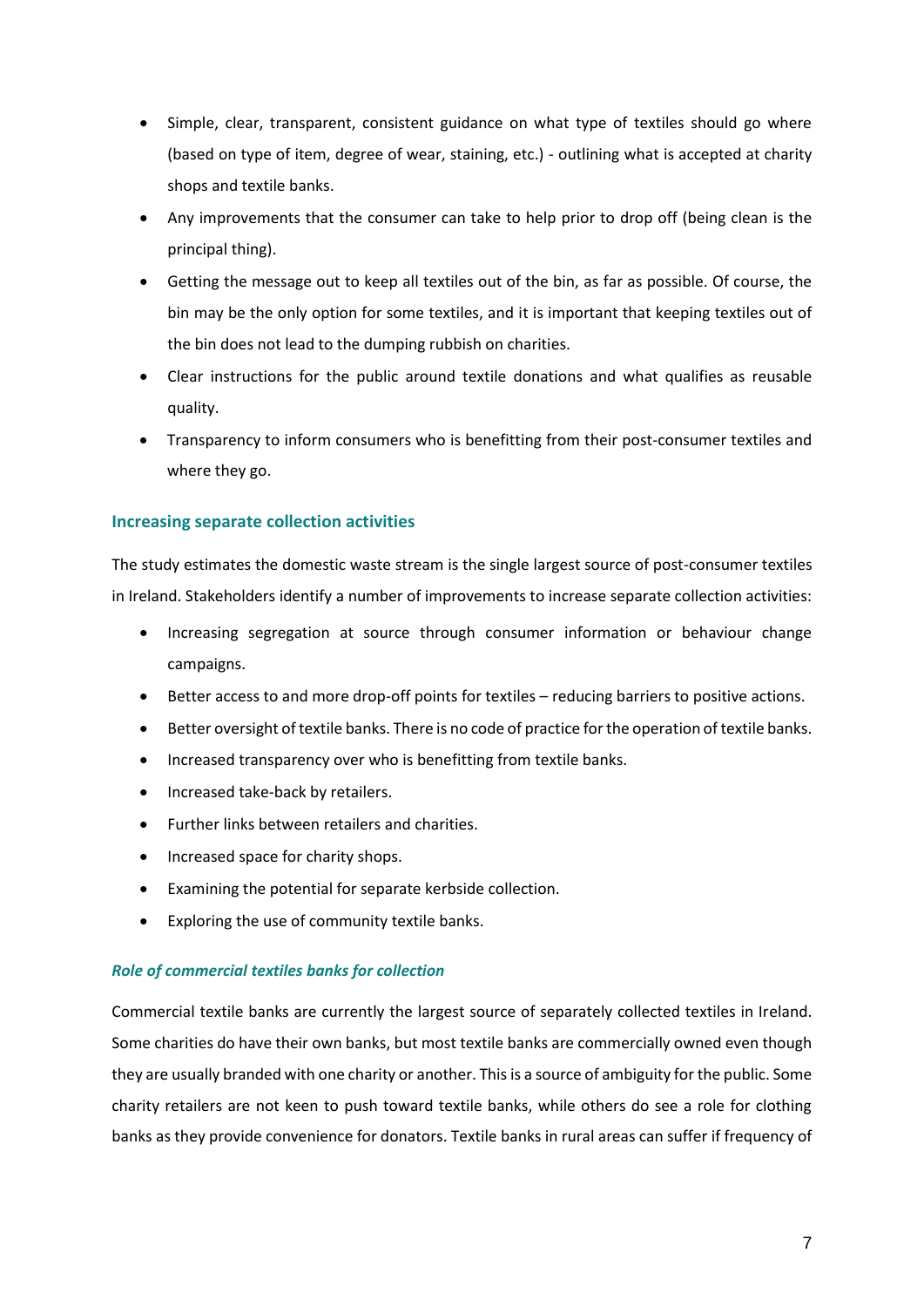collection is not maintained, as has recently been reported. Illegal dumping around textile banks can be an issue for local authorities.

#### *The role of the charity sector*

The charities are viewed as key stakeholders in facilitating textile reuse within Ireland. Various improvements identified include an increase in shop size, ease of access, increasing quality and use of standards. One of the main charities has recently developed order fulfilment centres (OFCs) where shops can order what will sell, i.e. demand-based like commercial retail. The charity is rolling OFCs out across the country.

#### *The role of take-back by the textile retail industry*

There are some take back schemes being operated by a few retailers in Ireland, some of which are run in conjunction with a charity:

- TK Maxx (for clothing and home-ware) are linked with Enable Ireland (since 1997);
- Oxfam runs some take back partnerships with commercial retailers;
- Brown Thomas for delivery customers to post donated clothing in the same packaging to SVP;
- H&M have a take-back system in place since 2013.

It is important for the charity sector that increasing commercial take-back does not detract from charity in-store donations. The encouragement of, or indeed mandatory requirement, for take back by retailers is being suggested, either through in-house banks or the industry supporting alternative arrangements. There is the potential for further links directly between the retail and charity sectors. Some charities interviewed felt that this is an opportunity for retailers to show consumers they are taking steps on sustainability.

#### *The role of civic amenity sites for textiles collection*

Post-consumer textiles collected via textiles banks at civic amenity sites collection are low relative to other collection methods. However, there is uncertainty in the numbers. One urban local authority is planning on changing from regular textile banks at their main civic amenity sites to an easier access textile handling system.

#### *Other options for textiles collection*

Other options suggested for post-consumer textile collections are collection at the kerbside, pick-up collections, and community textile banks for apartment blocks or housing estates. There are existing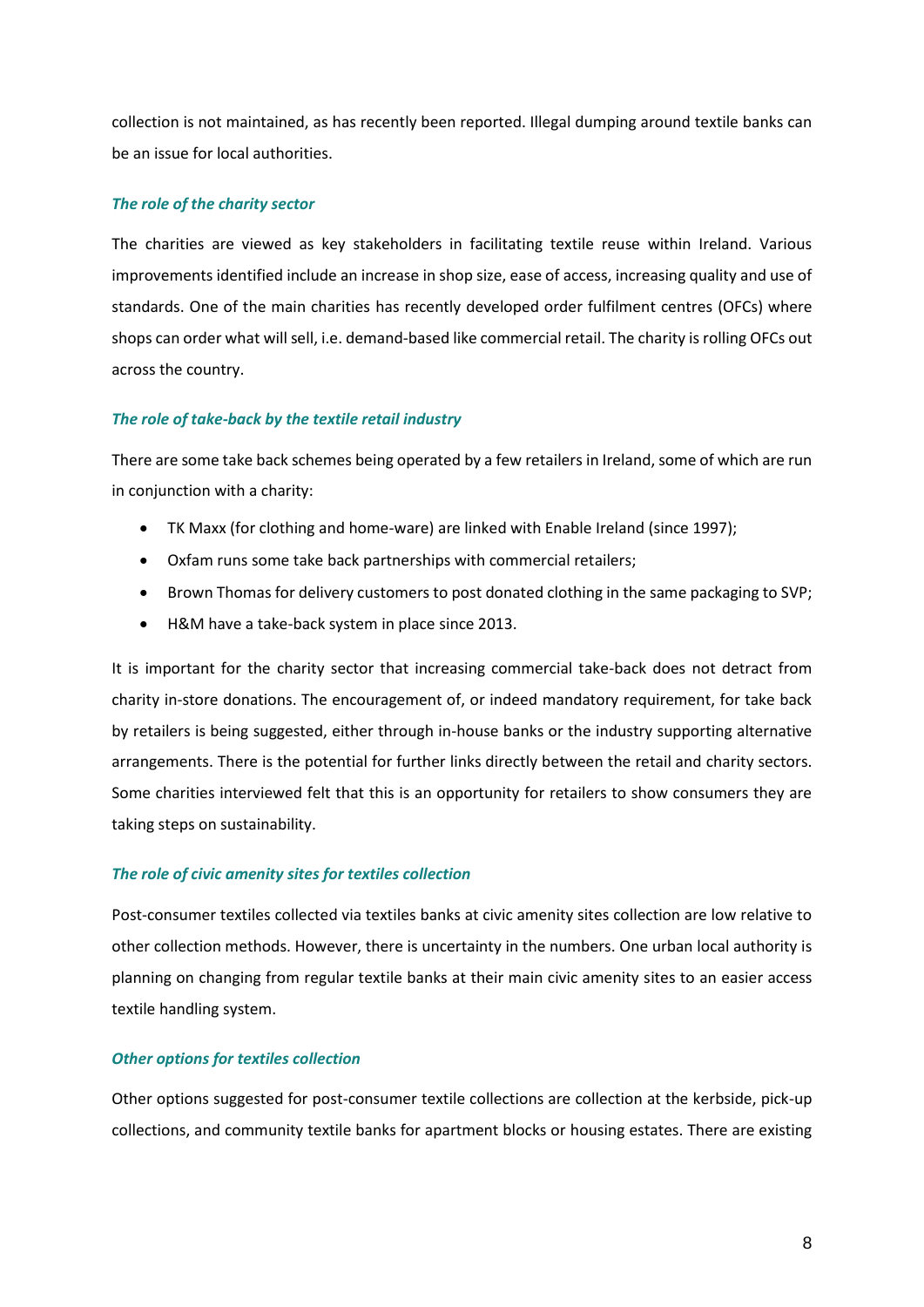other types of collections in operation that could be expanded including collection days and schemes for sports clubs, schools, etc. operated via the commercial textile recyclers.

The waste industry, via their representative organisation, reports that they have little to do with textiles other than that contained within the residual waste stream which is usually only suitable for energy recovery after being through the waste processing system.

#### *Collection oversight and regulation*

Local authorities have textile banks in civic amenity sites and some public areas. A small number of local authorities have a contract in place for such banks. However, there is also an array of various textile banks at other public, community and business locations that do not fall under local authority contract/oversight. These usually outnumber the ones under local authority control. Some councils note they occasionally get unauthorised banks appearing which they remove. Since the pandemic, some local authorities report there is no longer an income stream from the textile bank service they provide and have concerns regarding textile banks due to increased usage and poor servicing which has led to illegal dumping. One urban local authority reports problems with on-street textile bank locations due to ongoing issues with illegal dumping and other anti-social behaviour.

In addition to textile banks on public areas and civic amenity sites, commercial textile banks are located on private sites across the country including supermarket car parks, garages, community centres, GAA pitches, etc.

Charities interviewed called for the authorisation or regulation of textile banks. One of the issues raised is the use of charity information displayed on textile banks. This indicates to the public that the charity is the beneficiary when charities receive only a few percent of the overall value of textiles collected through these banks. Currently commercial textile merchants enter into partnerships with charities or not-for-profit organisations. The merchant uses the charity brand prominently on the bank to generate donations. There is no transparency as to who is the major beneficiary of the financial proceeds. The charity can receive a fixed annual payment or a payment per bank. This can be as little as 5-10% of the total sum raised. The perception of the general public is that they are supporting a charity by donating their clothes, in a manner akin to donating a bag of clothing directly in-store at a charity shop, whereas the commercial textile merchants are the major beneficiaries.

#### *Collection of textiles not suitable for reuse*

Of particular note in terms of difficulty are bulky textile items like duvets and pillows. There is a need for a solution for such materials.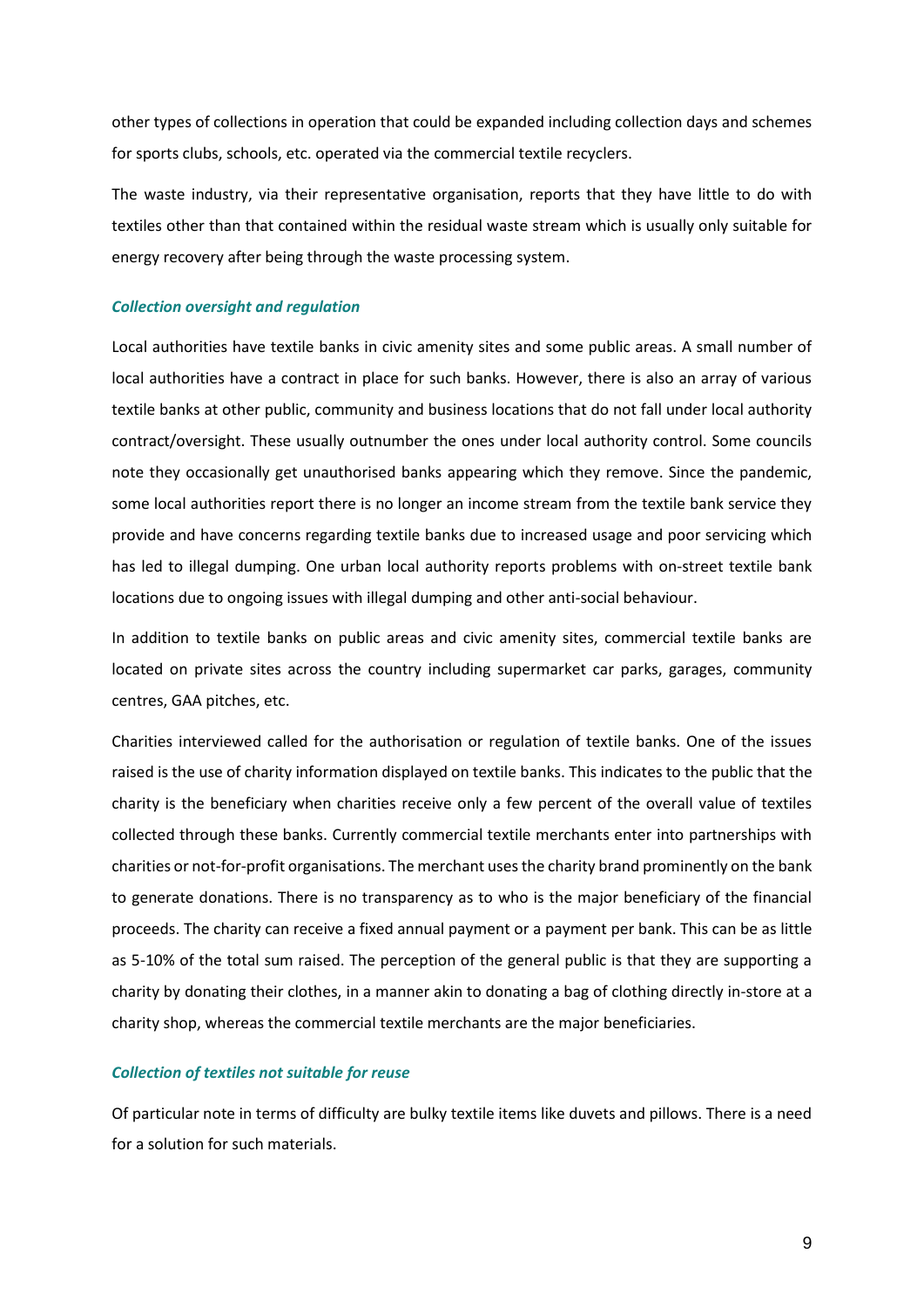#### **Improving reuse and the social acceptability of reuse**

## *Consumer information, awareness, and education in relation to reuse – expanding the appeal for second hand textiles*

When talking about textile reuse in Ireland, the current main outlet is via the charity shops. However, there are now other options including non-charity vintage shops and online reselling platforms. Textile rental/hire is another potential area to increase reuse. While currently small in terms of quantities, these reuse options have the potential to grow and often encompass demographics that are different to the charity sector.

In addition, the charity sector has expressed a wish to expand their offering and scale and some report a need to continue improvements in the capacity and attractiveness of the charity shop offering. There are still some negative perceptions about charity shops that need changing. Several charities report momentum around sustainability and reuse.

Actions and education, as well as attitude and behaviour change, are needed to increase the public's awareness of textile reuse in terms of sustainability, the potential to keep money in the local community and the opportunity to gain unique pieces.

#### *Role of the younger generation*

The online resellers did not see concerns around textile reuse for their younger target markets. The charity sector also reports that younger age groups is a market they are targeting.

#### *Limitations for the second-hand sector*

The second-hand sector, be it on-line reselling platforms or a charity chop, are competing against a global multi-billion dollar business. For charity shops, other issues identified include overcoming peoples' perceptions, having an offering that people want in terms of size and convenience, and training of staff to recognise quality.

#### *Using other models for clothing reuse*

Other avenues for textile reuse that target different audiences need to be explored including reselling platforms, vintage shops both physical and on-line, textile hire/rental, and swapping.

#### *The role of quality in relation to reuse*

Poor quality clothing has an adverse effect on reuse, affecting the quality of goods for resale.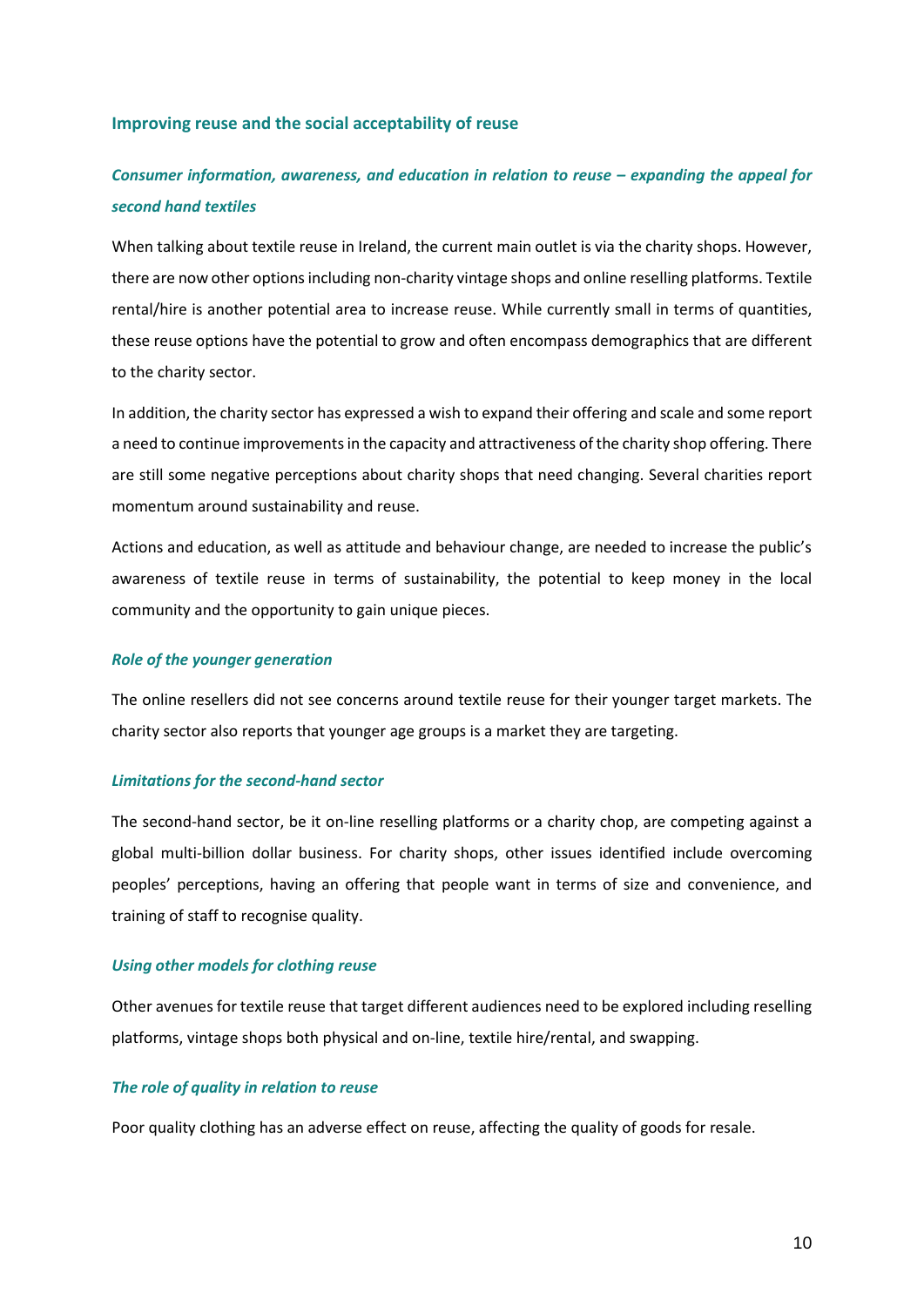#### *Role of social media, influencers, ambassadors, etc. for the second hand sector*

Many stakeholders see social media has a positive role to encourage textile reuse. At the same time social media and influencers are also responsible for increases in consumption.

#### **Fiscal measures and supports**

A range of fiscal measures and supports have been suggested by stakeholders interviewed including:

- Reducing or removing VAT on second-hand goods, on repair and on upcycling. Charities do not pay VAT on the sale of donated goods. This is a long-standing position and is approved by the Revenue Commissioners.
- Public funding for education and awareness.
- Provision of supports for resale for small independent retailers.
- Provision of charity warehousing support.
- Measures to encourage social enterprises to emerge.
- Introduction of a personal form of tax relief like gift aid for second hand purchasing.
- Consideration of a national retailer take-back scheme, extended producer responsibility, a deposit return scheme, or carbon pricing. Some advocate for a form of taxation, while others advocate for a living wage for overseas textile workers.
- Consideration of reducing commercial rates for charities and other reuse activities. Charities are levied with full commercial rates in areas where they are deemed to be commercial operators. By contrast, charity shops in Northern Ireland are exempt from commercial rates and in the UK pay approx. 20% of full commercial rates.

## **Seeding the adoption of circular procurement criteria for textiles in the public and private sector**

#### *Public sector*

The procurement of textile products and services takes place across a range of different public bodies, not just centrally via the OGP which addresses textile contracts above €400,000 in value. The details of expenditure under individual OGP frameworks is held by the individual contracting authorities and is not available centrally from the OGP.

In terms of textiles, uniforms are currently the main textile element OGP deals with and table 3.1 lists the OGP requests for tenders for uniforms/clothing on behalf of public sector bodies. The OGP also has a framework for Personal Protective Equipment & Workwear, First Aid Supplies and Lifejackets. The overall framework value may amount to some €25,140,000 (excl. VAT) over a 36-month duration.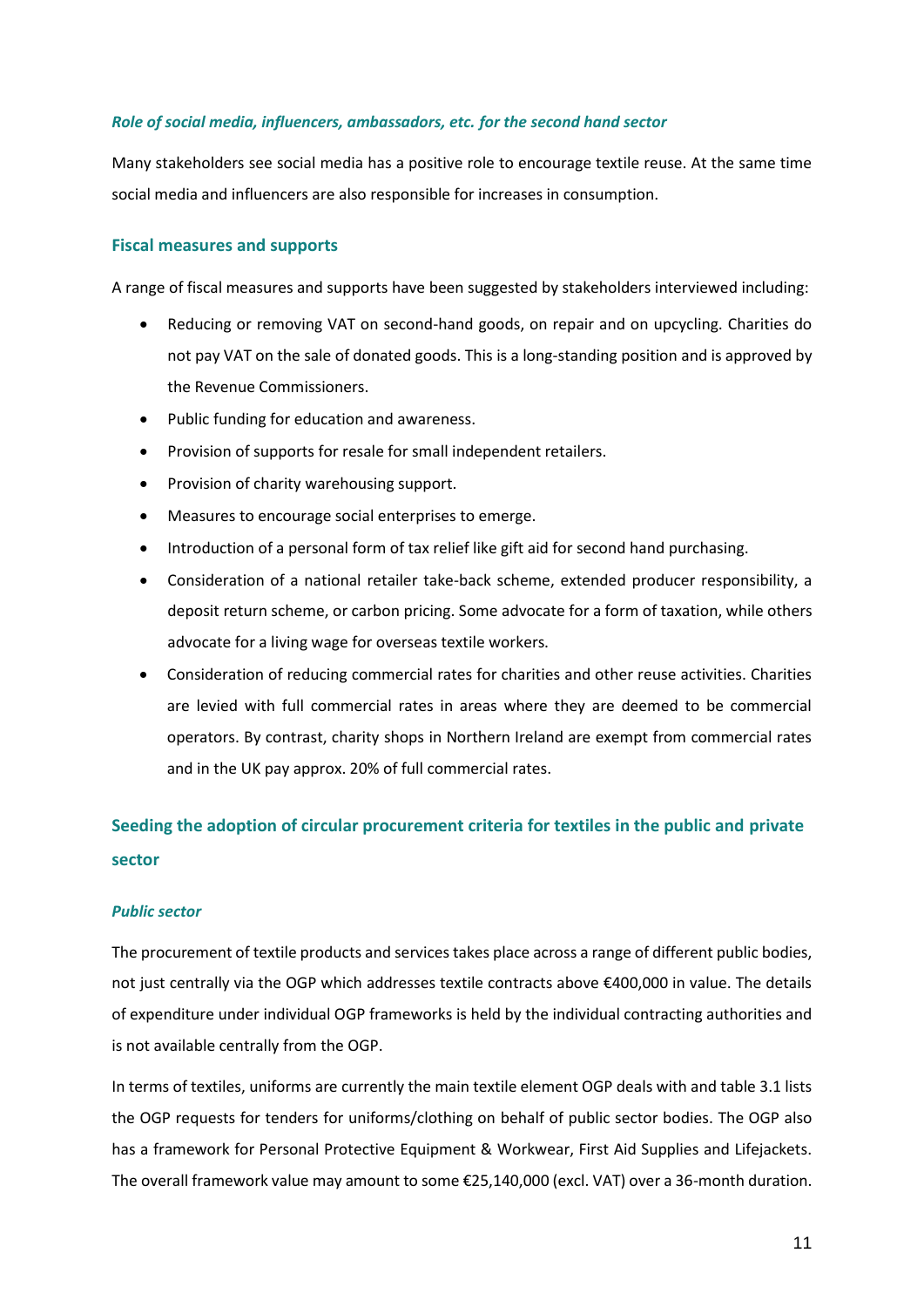Some of the items covered by this framework are textile related (e.g. protective footwear, protective coats, etc.) but much of it is also items of materials other than textiles (e.g. helmets, visors, etc.).

There is an OGP framework in development for linen and laundry services. However, currently the purchase of linen and laundry goods continue to be carried out by individual public bodies such as the HSE and the Prison service. There are minor amounts of textiles in a framework for catering equipment such as J-cloths, scrubbers, etc.

The OGP expressed the opinion that at times it is looking for practical on the ground green public procurement (GPP) assistance in terms of procurement of textile products and services, which is something that may be considered in terms of potential future assistance. The OGP has started including some sustainability criteria in its recent textile frameworks, for example packaging must be of recyclable material. In relation to textiles sustainability, these have not been set as mandatory requirements, typically due to a very small set of providers in these specialised markets such as the supply of uniforms or commercial laundry services. Instead suppliers are asked to outline sustainability measures they are implementing such as achieving a longer life for textile goods or reducing the impact of the washing cycle. This is being used to start the process of GPP, however, the onus is on the contracting authorities to make sure that such sustainability elements do happen. Where sustainability elements have been introduced into RFTs by the OGP, the contracting authorities have kept them in place in the final documents.

At present, what happens to textiles at the end of the product life falls to the owner of the contract. The contracting authority could specify as part of the request for tender contract a take-back scheme for the clothing/textiles by the supplier to manage the textiles at the end of life. Since many public bodies will continue to be involved in textile procurement, it is important to ensure measures for textiles developed under GPP are rolled out to all relevant stakeholders. Other significant bodies in terms of textile goods and services procurement would be the HSE and the Prison Service. Aside from smaller RFTs coming from public bodies, there will also be the case of public bodies buying generic uniform styles off the shelf from retailers.

The guidance document *Green Procurement Guidance for the Public Sector*, published by the EPA in 2014 is under revision and due to be published in early 2021. This will include guidance on GPP criteria for Textile Products and Services, based on the 2017 EU GPP Criteria for Textile Products and Services, relevant Irish and EU legislation and procurement practice in the sector.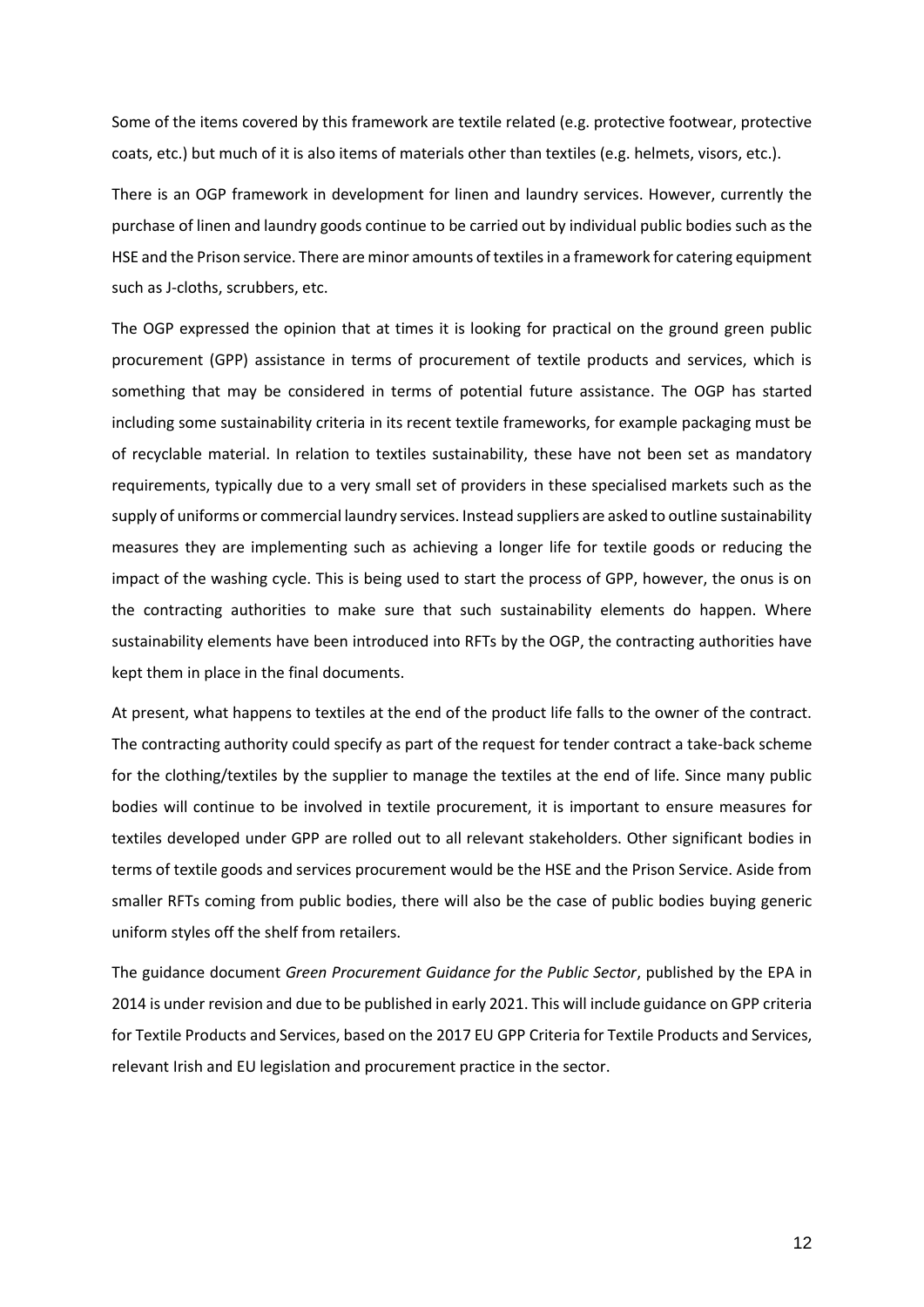| <b>Public Sector Body</b>                 | <b>Description of Goods</b>                           |
|-------------------------------------------|-------------------------------------------------------|
| An Garda Síochána & the Irish             |                                                       |
| Defence Forces                            | Motorcycle Uniforms                                   |
| Irish Prison Service (IPS)                | <b>Towelling Material</b>                             |
| Irish Prison Service (IPS)                | <b>Prisoner Clothing</b>                              |
| Irish Prison Service (IPS)                | Prison Service Operational and Service Dress Uniforms |
| <b>Revenue Commissioners</b>              | <b>Customs Services Uniforms</b>                      |
| <b>National Ambulance Service</b>         | <b>Uniform for National Ambulance Service</b>         |
|                                           | Operational and Service Dress Footwear to the Irish   |
| Irish Prison Service (IPS)                | <b>Prison Service</b>                                 |
| An Garda Síochána & the Irish             |                                                       |
| <b>Defence Forces</b>                     | Motor Cycle Clothing and Protective Equipment         |
|                                           | Supply of Operational and Service Dress Uniforms and  |
| <b>Irish Coast Guard</b>                  | Footwear                                              |
| <b>Irish Defence Forces</b>               | Sportswear for the Defence Forces                     |
|                                           | Service Dress and Operational (SD1) Uniforms and      |
| <b>Irish Defence Forces</b>               | Disruptive Pattern Material (DPM) Uniforms            |
| <b>OGP</b><br>(Department<br>of<br>Public | Supply of Badges, Rank Markings, Epaulettes &         |
| Expenditure and Reform (DPER))            | Lanyards                                              |
|                                           | Supply of Bespoke Tailored Made to Measure Irish      |
| <b>Irish Defence Forces</b>               | Army Band and Motorcyclist Escort of Honour Uniforms  |
| Civil Defence                             | Supply of Civil Defence Operational Uniforms          |
| Áras an Uactharáin & Houses of the        | Áras an Uactharáin & Houses of the Oireachtas         |
| Oireachtas                                | Uniforms                                              |
| An Garda Síochána & Irish Defence         | Operational and Service Dress Footwear to An Garda    |
| Forces                                    | Síochána & Defence Forces                             |
| <b>DPER</b>                               | <b>Service Officer Uniforms</b>                       |
|                                           | Operational and Service Dress Uniforms to An Garda    |
| An Garda Síochána                         | Síochána                                              |

*Table 3.1 OGP Requests for Tenders for uniforms/clothing on behalf of public sector bodies, Source: OGP*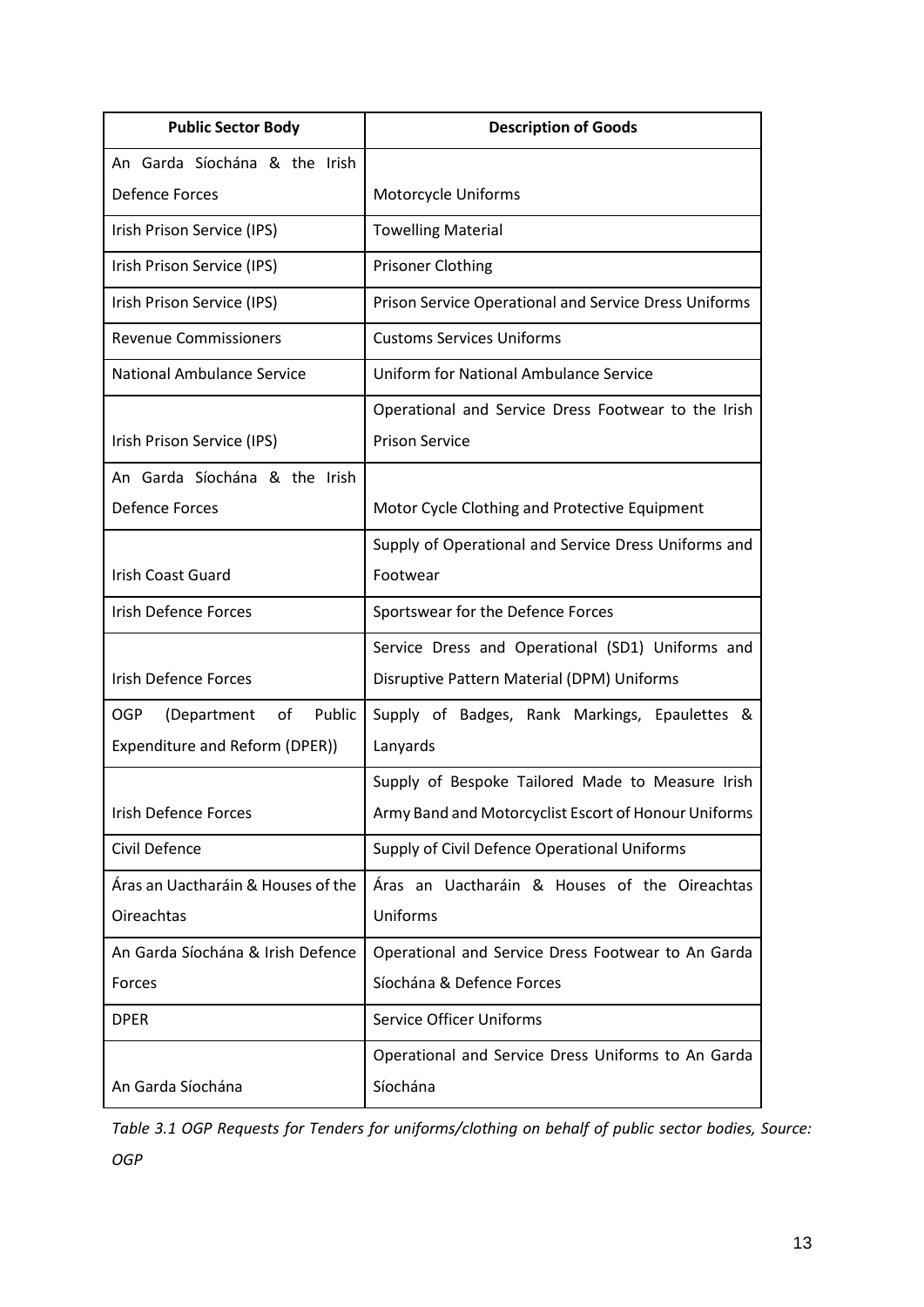#### *Private sector – a hotelier*

The views of a private business stakeholder from the hotel sector is provided. The hotel rents all bedlinen from a supplier laundry company and indicates that most of the local hotels do this. The supplier laundry company provides a range of sheets from 2 star up to 5 star plus. The hotel buys their own towels and spa linen. These are laundered locally and when they are finished they are cut up and used internally for rags. Realistically some of these are ending up in the municipal waste stream. The hotel buys its uniforms and when finished they are donated to the local SVP. The hotel in question has looked at criteria related to sustainability when purchasing new textiles including locally sourced and recycled content and recently found chef uniforms that use recycled PET. The hotelier thought it unlikely that the industry in general considers such sustainability criteria.

#### **Improving repair, care and extending lifetimes of textile products**

Some options in this area were suggested including:

- reduction or removal of VAT for repair and upcycling;
- reintroduction of sewing in education;
- continue to promote repair through community initiatives;
- raising awareness for consumers on the environmental effects of textile care like washing;
- increased transparency on care requirements on garment price tags.

#### **Changing mindsets in the longer term – addressing overconsumption**

There are examples of initiatives across the country to address consumption, however these responses are taking place against the backdrop of the size and power of the fashion marketing industry. Though the textile and fashion industry has started some sustainability initiatives, the emphasis is still on rapidity and quantity over quality. Future projections indicate further increase in sales and consumption of textiles. There is a general acknowledgement among the stakeholders interviewed that something has to change, and that education and awareness linked to action has a role to play.

#### *Addressing sustainable consumption models and sustainable design*

Addressing sustainable consumption models and sustainable design is something that needs to be addressed globally rather than Irish level. There are challenges currently in recycling as blends cannot be recycled. There is a need for more upstream design for durability, for legislative instruments, and for greater responsibility to be put on the producers/brands. There is also a need for more circular economy thinking in education. Market research has shown that customers want sustainable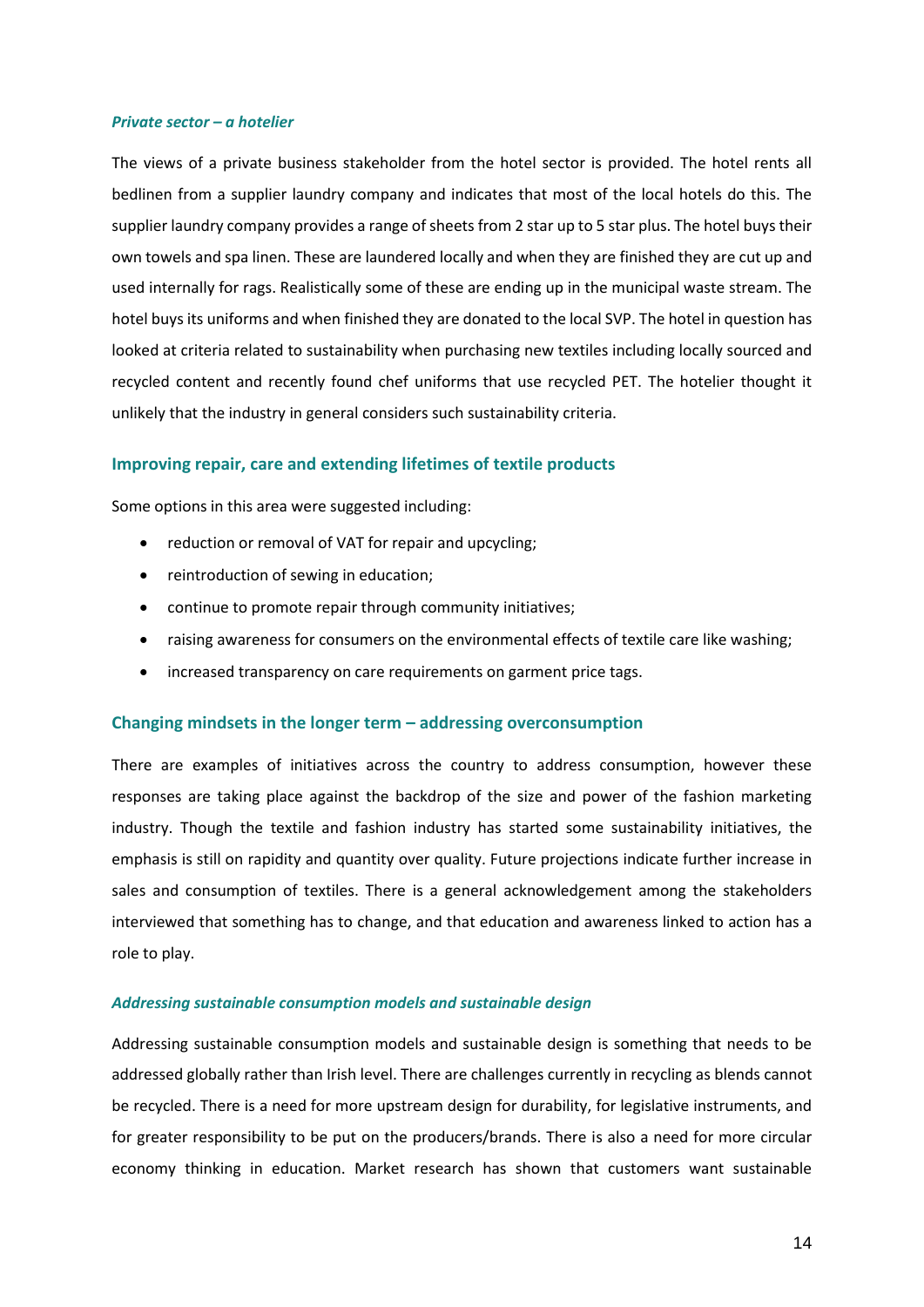products. The need to change consumer behaviour from boasting about how cheap clothes are to valuing clothes.

#### *Addressing the social dimension*

The need for actions addressing the social aspect of the industry were mentioned.

### **Scope for increasing post-consumer handling/processing in Ireland, potential markets & employment opportunities for reuse, repair and recycling**

Stakeholders interviewed suggest that there is the potential for more of the value of post-consumer textiles to be realised in Ireland than is currently the case, be it via the charity sector, the vintage sector, or the individual via online selling. Combined, such reuse in Ireland accounts for 9,500 tonnes per annum. By comparison, an estimated 35,000 tonnes per annum is exported for reuse. The textile recyclers indicate that about a quarter or so of what they handle is recycled as rags, fibre, etc. It is unclear if these are processed or used in Ireland or exported and corresponds to an estimated 15,000 tonnes per annum. There are some small-scale upcycling projects which are dealing with miniscule volumes when compared to the estimated 65,000 tonnes per annum of textiles in household bins going for disposal/energy recovery. There is ample scope to increase processing and reuse of textiles within Ireland.

#### **Impacts from COVID-19**

COVID-19 has had significant impacts on the textile sector in terms of textile consumption and the management of post-consumer materials. In the post-consumer textile markets, fluctuations happen normally. However, 2020 was a year of significant disruption globally where access to markets was cut off for a period of time. During the lifetime of this study, processing of post-consumer textile material recommenced with market activity restarting. While the prices for post-consumer textiles dropped steeply with the advent of the pandemic, there was some initial recovery later in 2020. Some local authorities report a decline in the level of service of textile banks in these recent months, along with an increase in activity, sometimes resulting in illegal dumping.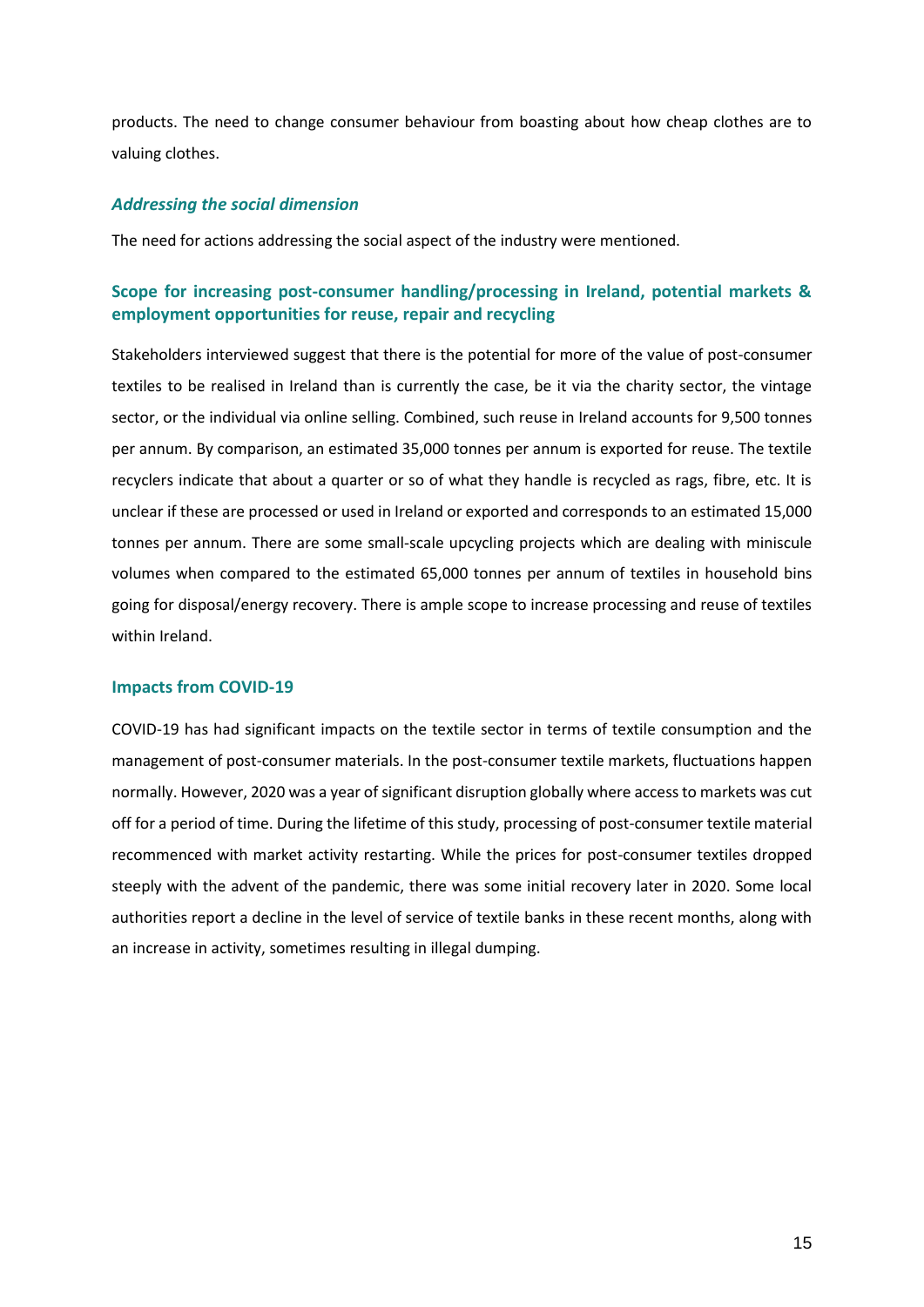## **Appendix 2: Circular Textiles in Ireland**

Taking into consideration the views shared by relevant stakeholders to the textile industry interviewed as part of the study, the following initial recommendations were identified;

- A series of initiatives to increase separate collection:
	- o Undertake steps for oversight and transparency in textile bank operation.
	- o Explore links between the local authorities and the charities for collected textiles.
	- o Encourage and facilitate further links between retailers and charities.
	- o Explore options for segregation and collection via the household kerbside system and other channels.
- A comprehensive consumer awareness campaign.
- Introduce measures on VAT to make the repair of clothing more affordable and therefore encourage citizens to opt to repair and ultimately invest in quality items that can be repaired.
- Investigate supports for the further development of indigenous sorting, reuse and downcycling industries.
- Examine the potential for a form of gift aid for second hand purchases in charity shops, using proof of purchase to get tax relief on earnings or other benefits.
- Ensure measures developed under GPP are rolled out to the relevant stakeholders in terms of textile actions.
- Examine how data may be obtained and improved in terms of post-consumer textile flows.

### **A series of initiatives to increase separate collection**

The 2020 Waste Action Plan for a Circular Economy includes an action to develop separate collection framework proposals that take account of the potential global impacts of the international trade in post-consumer textiles and in consultation with existing collection operators. The following recommendations are made in relation to increasing separate collection based on the feedback obtained during this project.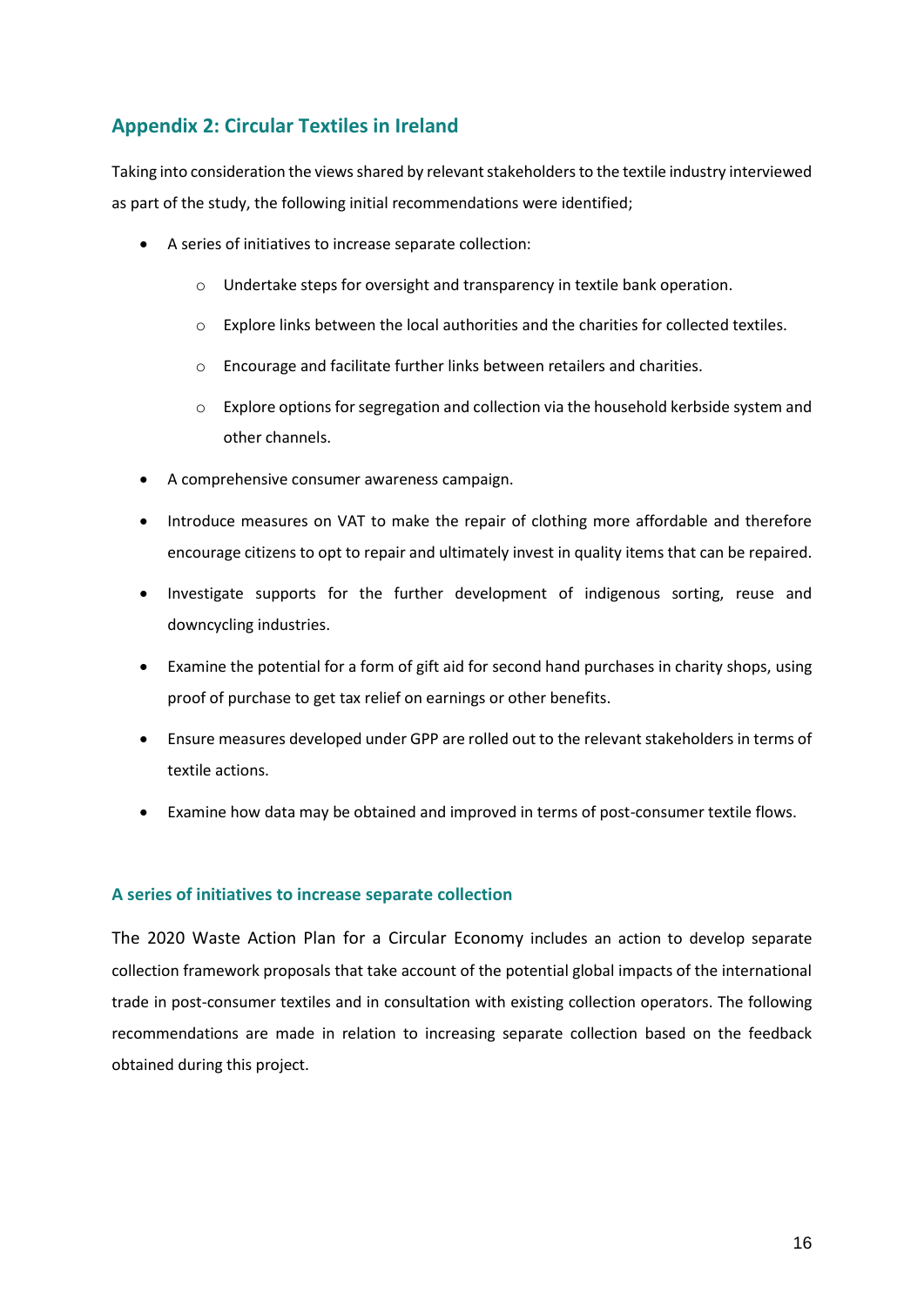#### *Undertake steps for oversight and transparency in textile bank operation*

Textile banks are successful in being a convenient option for householders to drop off textiles, and are readily available across the country, some on private sites, others publicly located. Textile banks should continue to play a significant role in textile collection. However, some measures need to be introduced in relation to oversight and transparency in textile bank operation. This could be through a code of practice or similar. The following should be considered:

- Where there is a partnership between a commercial textile recycler and a charity or other beneficiary, at present there is no transparency to the general public as to who is the major beneficiary. It should be required to clearly display on a textile bank how the charity or other partner is benefiting (e.g. "X% of the proceeds of this textile bank go to Y charity/community organisation"). This should be required regardless as to whether a textile bank is on private or public land.
- Provide recourse in the event of an operator going out of business, both for the private site owner or the local authority.
- Provide transparency in relation to reporting on what happens to the donated textiles.

This is likely something that would be developed through a combination of the Department of the Environment Climate & Communication, the charities regulator, the regional waste management offices, and interested local authorities.

It may be worthwhile pooling experience across local authorities in relation to tendering textile bank services, including best practice, model contracts, reporting requirements, information required to be displayed on banks, weight cross-checks, etc. This could start off as a workshop bringing together different experiences across the country. It may also be informative for those local authorities that currently do not operate a textile bank service in public areas or their civic amenity sites. The national review of civic amenity sites may be useful in this regard. The new Regional Public Waste Infrastructure Manager (RPWIM) post that is recommended to be established to oversee the integration of public waste infrastructure could also look at this.

It is noted that the 2020 Waste Action Plan for a Circular Economy includes as an action to review regulation of textile collection banks to ensure compatibility with the SDGs.

#### *Explore links between the local authorities and the charities for collected textiles*

In order to improve social impact, increase potential for reuse in Ireland, and for transparency of textile bank donations an exploration should be undertaken between the local authorities and interested charities - are the charities now in a better position to handle some of the local authority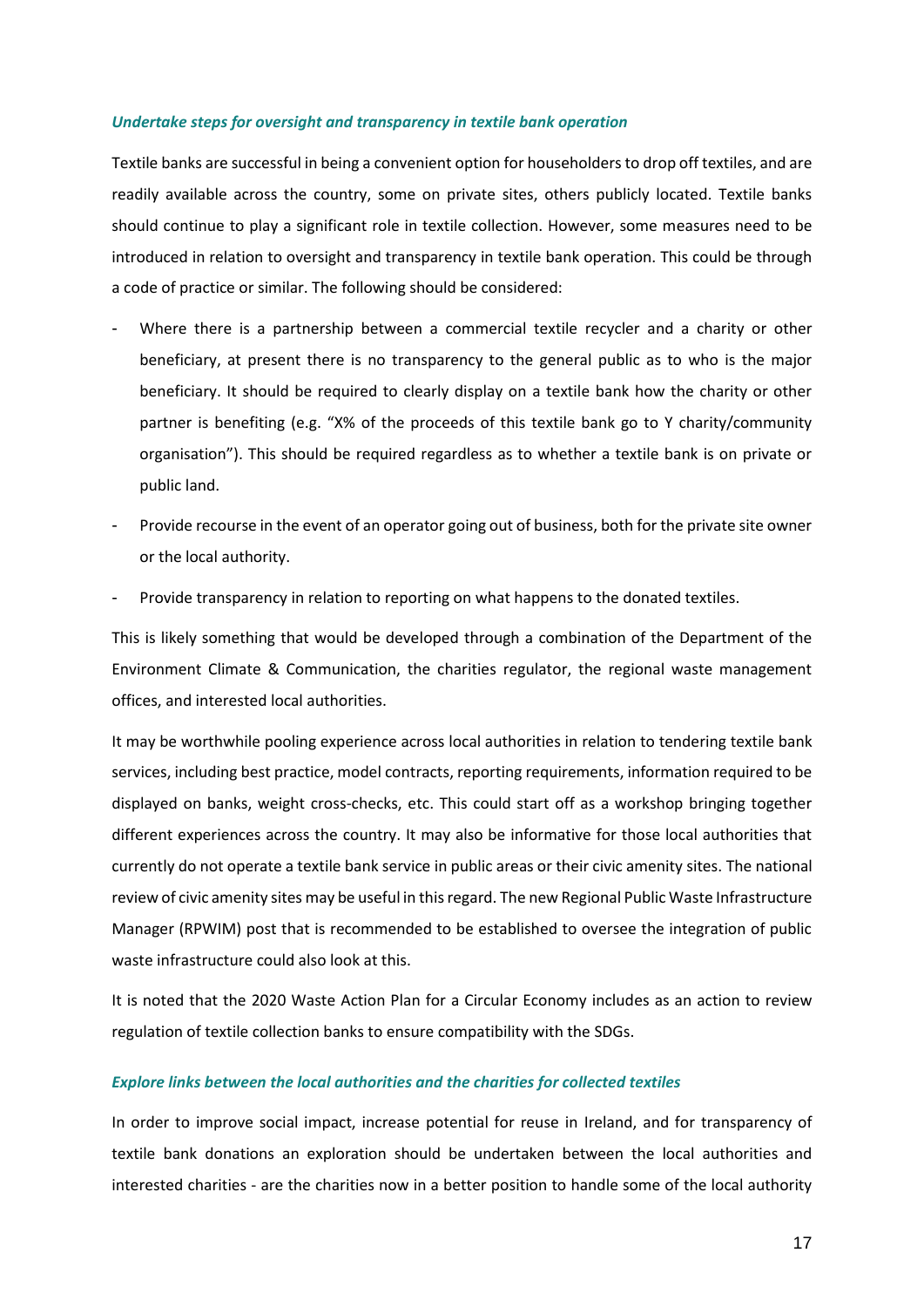textile collections via the textile banks located in public areas and civic amenity sites? Perhaps they could at least be given the option to process some of this material, or perhaps permission from the local authorities to site some of their collection banks in public areas. There is currently very little of this - all five charities that operate textile banks, do so on private land, mainly supermarket car parks. Based on discussions it is possible that some charities might now be in a position to handle some of what is collected, especially now that many of the local authorities are not getting money for collected textiles. Collections being handled via charities ensure that about half of what is collected is reused in Ireland, with the remainder then still going the route of export plus recycling via the commercial recycling operators.

This could be facilitated by the Department of the Environment, Climate & Communication under the Waste Action Plan for a Circular Economy, possibly initially through the EPA's Local Authority Prevention Network (LAPN).

#### *Encourage and facilitate further links between retailers and charities/social enterprises*

Existing successful charity-retailer relationships are ongoing between Enable Ireland and TKMaxx, and between SVP and Brown Thomas. An exploration should be undertaken between charities/social enterprises and the textile retailers - can more partnerships be developed? Can additional retailers be recruited to facilitate in-store take-back and provide collected material to interested charities/social enterprises? Can promotion of any such initiatives be coordinated? Information obtained during the interviews indicated a willingness amongst charities to further explore this.

This could be facilitated by the Department of the Environment, Climate & Communication under the Waste Action Plan for a Circular Economy.

Aside from the textile retailers themselves, is there scope for in-store collections through some of the major national supermarket chains via partnerships with charities/ social enterprises. Some of course already may have commercial textile banks in their car parks, but in-store drop off points, and coordinated promotion using the marketing power of such chains, could allow for better quality donations and facilitate links with local charities/social enterprises.

#### *Explore options for segregation and collection via the household kerbside system and other channels*

As it stands, the waste industry has some separate textile collections from the industrial side, but otherwise has little to do with separate collection of textiles. Explorations could be initiated with the waste sector as to whether they are interested in looking at or trialling domestic kerbside collection. Initial conversations as part of the forthcoming Circular Textile project would indicate that some collectors are interested in exploring this. The waste industry may be open to measures that can help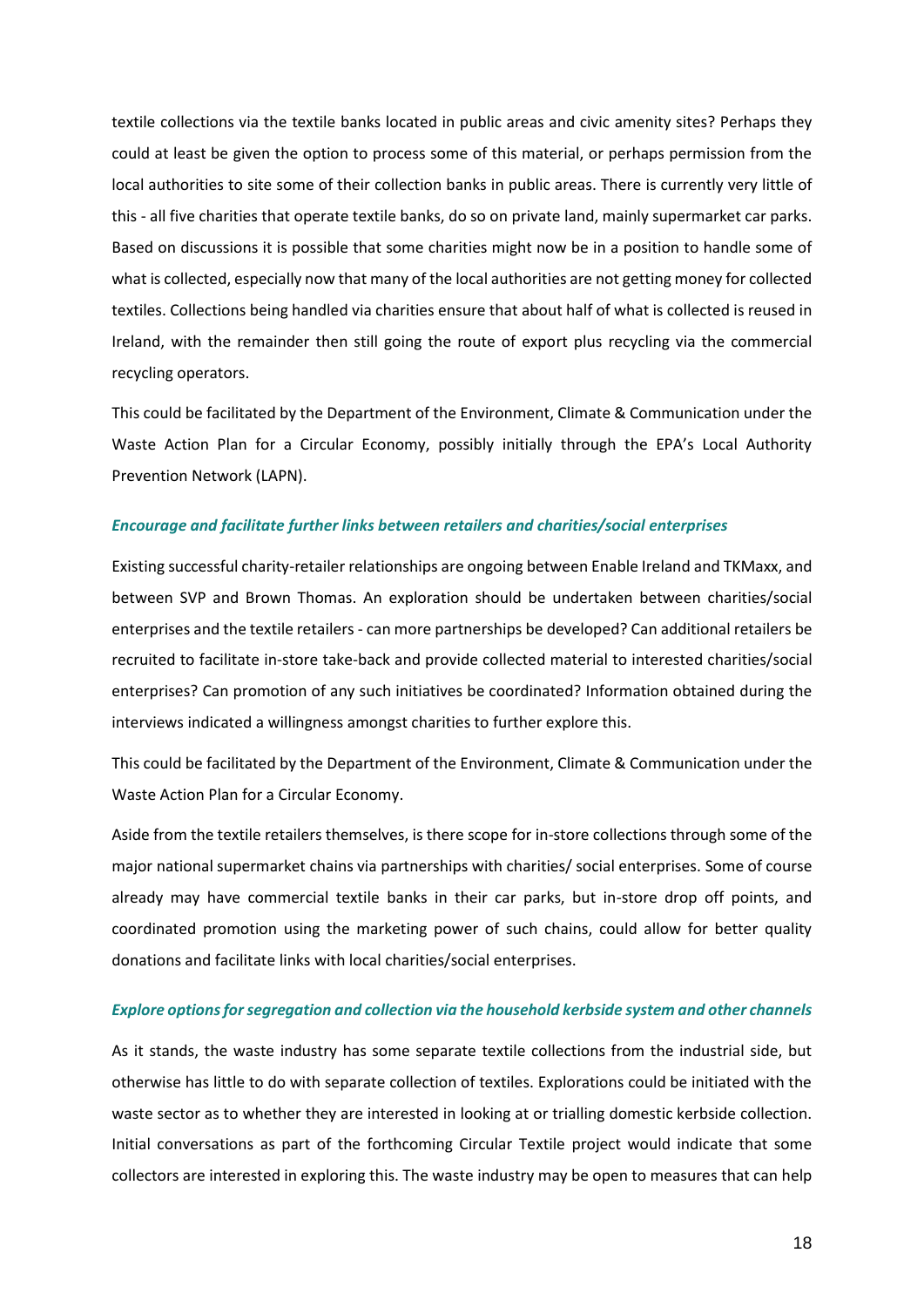them achieve the recycling targets under the Waste Action Plan for a Circular Economy. There may also be other channels that could be worth exploring in terms of collection.

The 2020 Waste Action Plan for a Circular Economy includes as an action: to ban textiles from the general waste bin, landfill and incineration.

#### **A comprehensive consumer awareness campaign**

A concerted and sustained awareness campaign needs to be carried out to educate the public on the best options for ensuring that their textiles remain within our circular economy. This would likely need to occur in stages or addressing different facets and cover: separate collection, reuse, and longer-term sustainability considerations.

It is noted that the 2020 Waste Action Plan for a Circular Economy includes as an action: to support an education and awareness campaign around textiles as a theme of SDG 12 Sustainable Production and Consumption.

#### *In terms of separate collection:*

-

A comprehensive campaign in conjunction with, or following, improvements to collection measures should be carried out. There is a need to develop this in conjunction with the charities, waste sector, and recyclers, setting out a simple, clear, transparent, consistent guide as to what goes where, based on the type of item, covering everything from tights and underwear to rugs and duvets, and depending on the condition of the item in terms of it being reusable, worn, stained or damaged. There should be clear instructions for the public around donations and what qualifies as reusable quality. Any improvements that the consumer can take to help prior to drop off should also be set out - being clean is the principal thing.

Consumers must be made aware that both reusable and non-reusable waste textiles can be accepted. An ongoing JRC project<sup>1</sup> notes differences across EU countries in terms of schemes - some look for both reusable and non-reusable items, others reusable only. It also noted differences in terms of the reusability of different streams: *"A recent detailed survey of the quality of textiles collected in civic amenity centres in Denmark, Norway, Sweden and Germany found that the share of non-reusable textiles delivered varied from just 1.3% to 46%. There was found to be a strong connection between the level and quality of information given to citizens and the quality of the textiles received. When the waste management companies ask for waste, they receive waste. When they ask for reusable textiles, they receive much better qualities".*

<sup>&</sup>lt;sup>1</sup> JRC Interim Report, Research into Circular Economy Perspectives in the management of textile products and textile waste in the European Union, October 2020.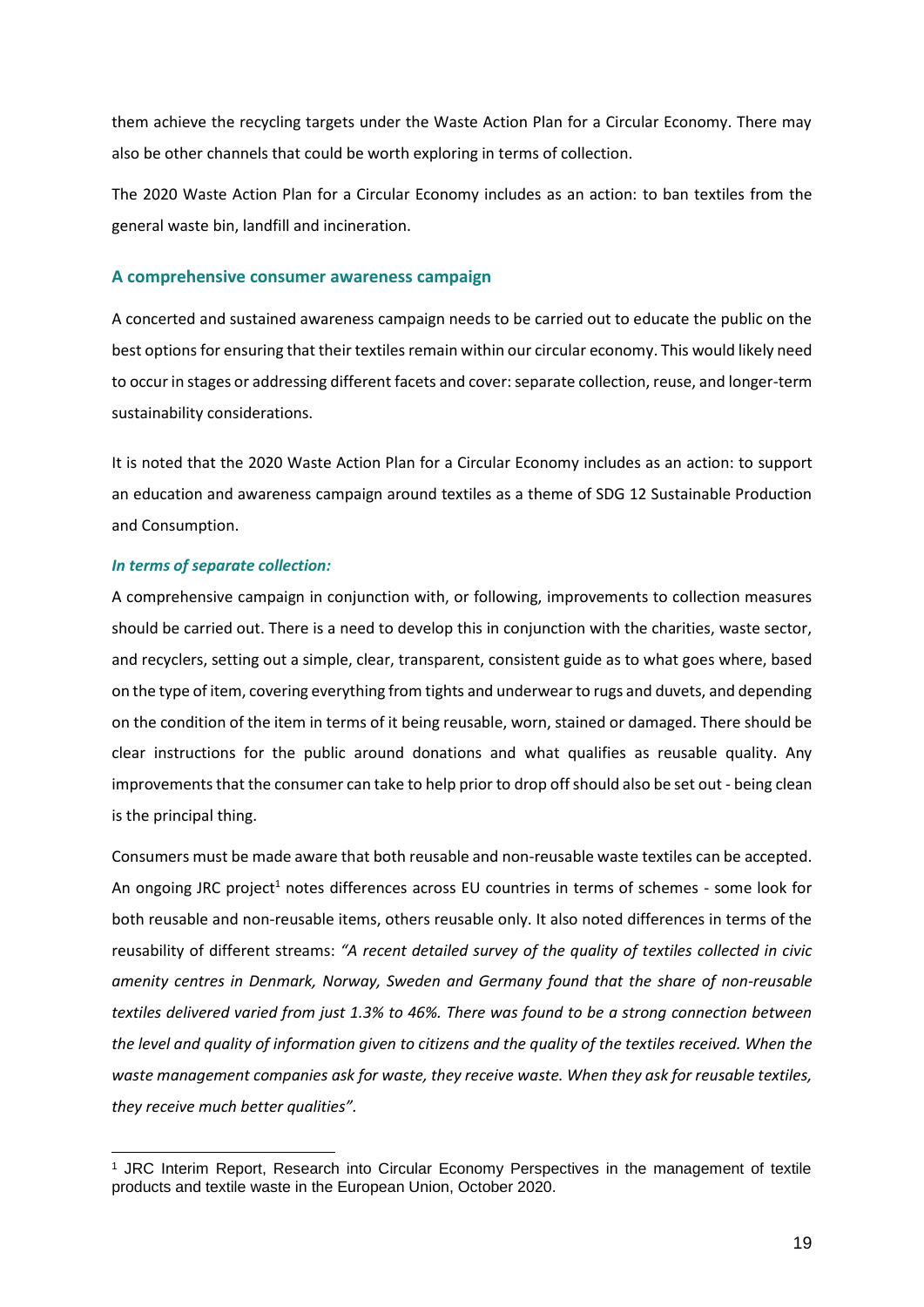There needs to be easy to access information on where exactly reusable textiles can be taken to within a locality. If it is the case that certain items need to go for incineration/heat recovery then it should be clear that that is the case. It is important that keeping textiles out of the bin does not lead to the dumping rubbish on charities.

There is also a need for clarity and agreement in the terms and language used in relation to textiles, e.g. what is meant by 'recycling', 'commercial textile recycler', etc.

There must be transparency as to who benefits from donated textiles as well as where materials go subsequently and, ultimately, what happens to them.

#### *Broader issues:*

Any communications campaign should also be used to encourage people to reuse more textiles, through online, rental, vintage, and charity sectors. Aspects like care of textiles, and repair should be covered in such a campaign.

As part of this campaign, an examination could be carried out into clothing/textiles consumption as well as the existing stock of textiles in households. This could be both quantitative and qualitative and might include surveying expenditure/volumes on clothing/textiles as well as usage rates of peoples' stock of clothing. This survey could also look at attitudes around buying, sharing, mending and caring for textiles. More broadly, it could examine what could be done to keep the circularity of textiles flowing, tackling the sort of blockages in the system such as the piles of textiles in wardrobes, warehouses, etc.

In addition, the campaign should address the sustainability and social impacts of the industry and what people can do to help in this respect, including awareness of eco-labels and the significance of this for the environment and human supply chain. Such an approach would provide a holistic insight into the textile industry highlighting the importance of due diligence in purchasing and how to be a proactive consumer.

This broad and comprehensive communication on textiles should be tailored and incorporated into education, both in the primary and secondary syllabus, and also at third level.

It is noted that the 2020 Waste Action Plan for a Circular Economy includes as an action: to promote eco-design for clothing and textiles in collaboration with Irish fashion designers and retailers.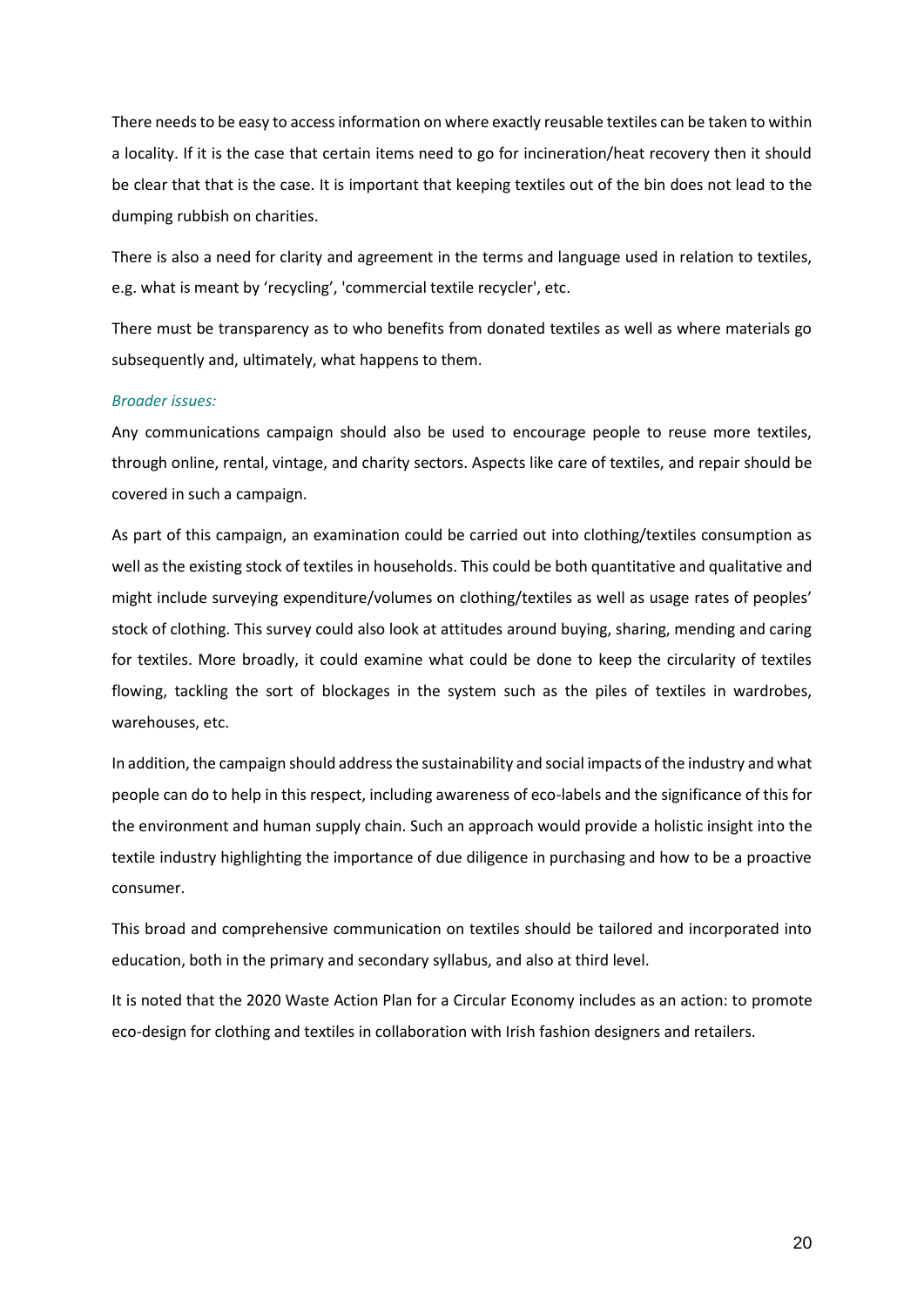#### **Introduce measures on VAT and commercial rates**

As a measure for the implementation of the circular economy, VAT should be eliminated or reduced on repair of goods in general. With regard to textile goods in particular, VAT should be eliminated or reduced in relation to repairs and alterations of textile items like clothing, footwear, and other textile goods. This simple economic measure would encourage more sustainable consumption through avoiding replacements. VAT measures could also possibly be considered in relation to the sale of highend second hand goods as these compete with new goods.

A consideration of reduced VAT applied to the services of rental of certain textiles (e.g. occasion wear, commercial linen, uniforms, etc.) and possibly to laundering of certain textiles (e.g. bulky household items like duvets, curtains, etc.) could be examined, as these are the models that are being promoted as part of a circular economy.

Reducing commercial rates for charities and others that are carrying out prevention and reuse activities could be looked at.

### **Investigate supports for the further development of indigenous sorting and downcycling industry**

In order to retain more of the valuable textiles within an Irish circular economy we need more indigenous sorting facilities that are linked to the appropriate reuse outlets. A funded exploration of this should be considered, particularly involving the charities, social enterprises and local development schemes such as TUS and RSS. This would examine, what can be done in Ireland in terms of expanded collections, mobile collection, collection at different locations like large workplaces or supermarkets, more developed sorting infrastructure, availability of IT support that could be used (both on the collection side but also for online resales), closer links with training schemes, provision of storage, etc.

This should also explore what might be done in terms of processing textile wastes like duvets, cushions, pillows, etc. Are they, for example, viable for reprocessing in Ireland into floc for use in insulation? If so, how might they be feasibly collected and converted? Markets for such materials would need to be examined, likely overseas, and whether such indigenous processing would still be a net gain for Ireland compared to the current status.

The 2020 Waste Action Plan for a Circular Economy includes as an action to establish a short-term textile industry action group in 2021 that identifies opportunities to:

• Capitalise on the value (jobs, economic and resource value) of textiles present in Ireland, including reuse and preparation for reuse and also recycling; and